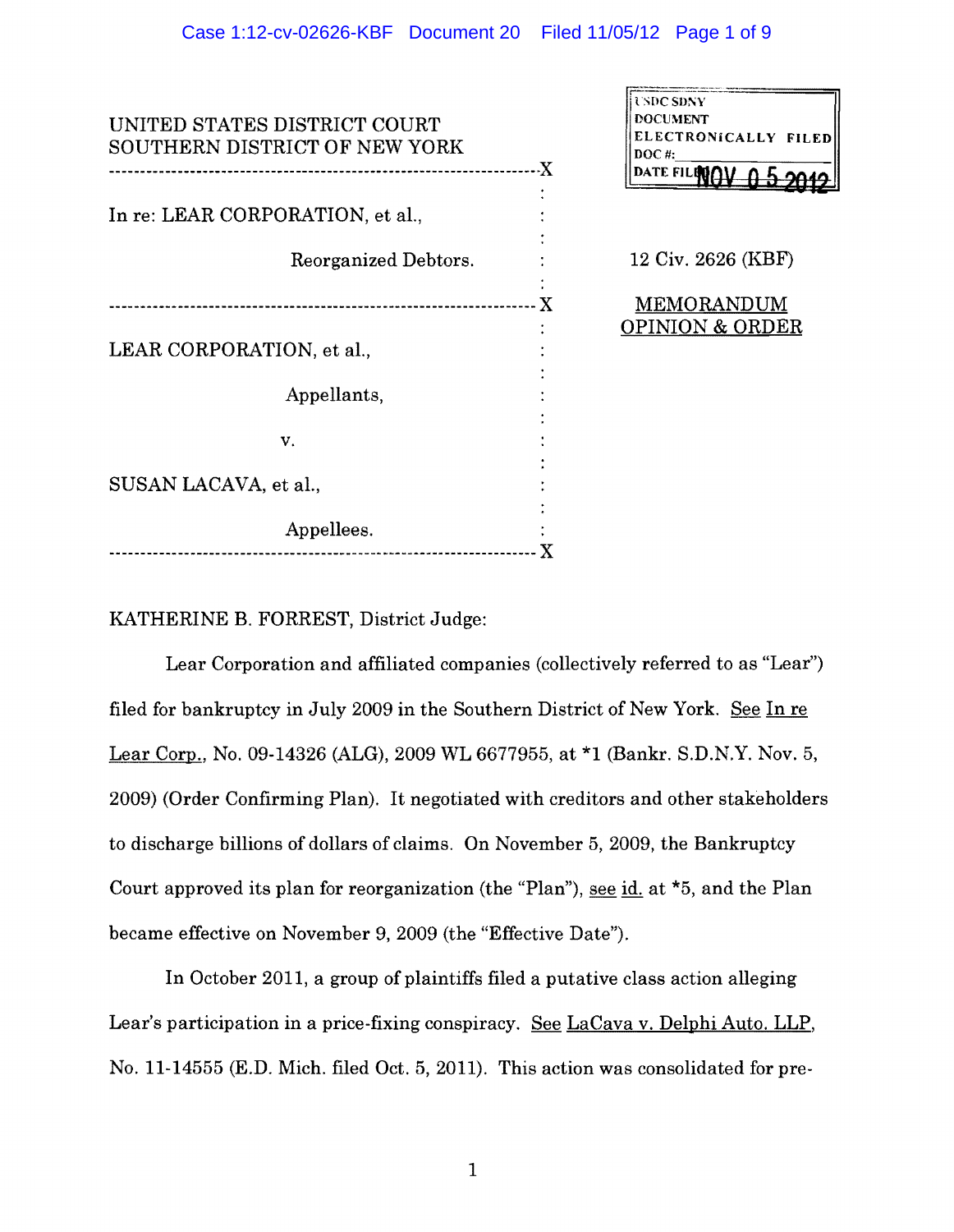### Case 1:12-cv-02626-KBF Document 20 Filed 11/05/12 Page 2 of 9

trial purposes with a number of related antitrust actions (the "Antitrust Actions") in the Eastern District of Michigan (the "MDL Court") pursuant to an order of the Judicial Panel on Multi-District Litigation.

Almost immediately after the filing of the LaCava action, on November 17, 2011, Lear filed a motion in the bankruptcy court requesting entry of an order enforcing the discharge and injunction provisions of its Plan and directing the dismissal of the Antitrust Actions. See In re Lear Corp., No. 09-14326 (ALG), 2012 WL 443951, at \*1 (Bankr. S.D.N.Y. Feb. 10, 2012) (Memorandum of Opinion Enforcing Discharge). Susan LaCava, on behalf of the antitrust plaintiffs, argued that after the Effective Date, Lear had engaged in acts giving rise to antitrust liability not discharged by the Plan. See id. According to the antitrust plaintiffs, Lear's post-Effective Date conduct "in furtherance of the price-fixing conspiracy... made Lear liable for damages throughout the term of the conspiracy under principles of antitrust law." Id. at \*10.

On March 9,2012, the Bankruptcy Court issued an order enjoining the antitrust claims to the extent they were based on conduct that occurred before Lear's November 9, 2009, discharge from bankruptcy. See In re Lear Corp., No. 09-14326 (ALG), Slip Op. at 3 (Bankr. S.D.N.Y. Mar. 9, 2012) (Order Enforcing Discharge). The Order also provided that confirmation of the Plan did not prohibit the "Antitrust Plaintiffs from asking the court or courts presiding over the Antitrust Actions to measure liability on the part of the Reorganized Debtors in the Antitrust Actions based on actions or activity that occurred prior to the Effective Date." See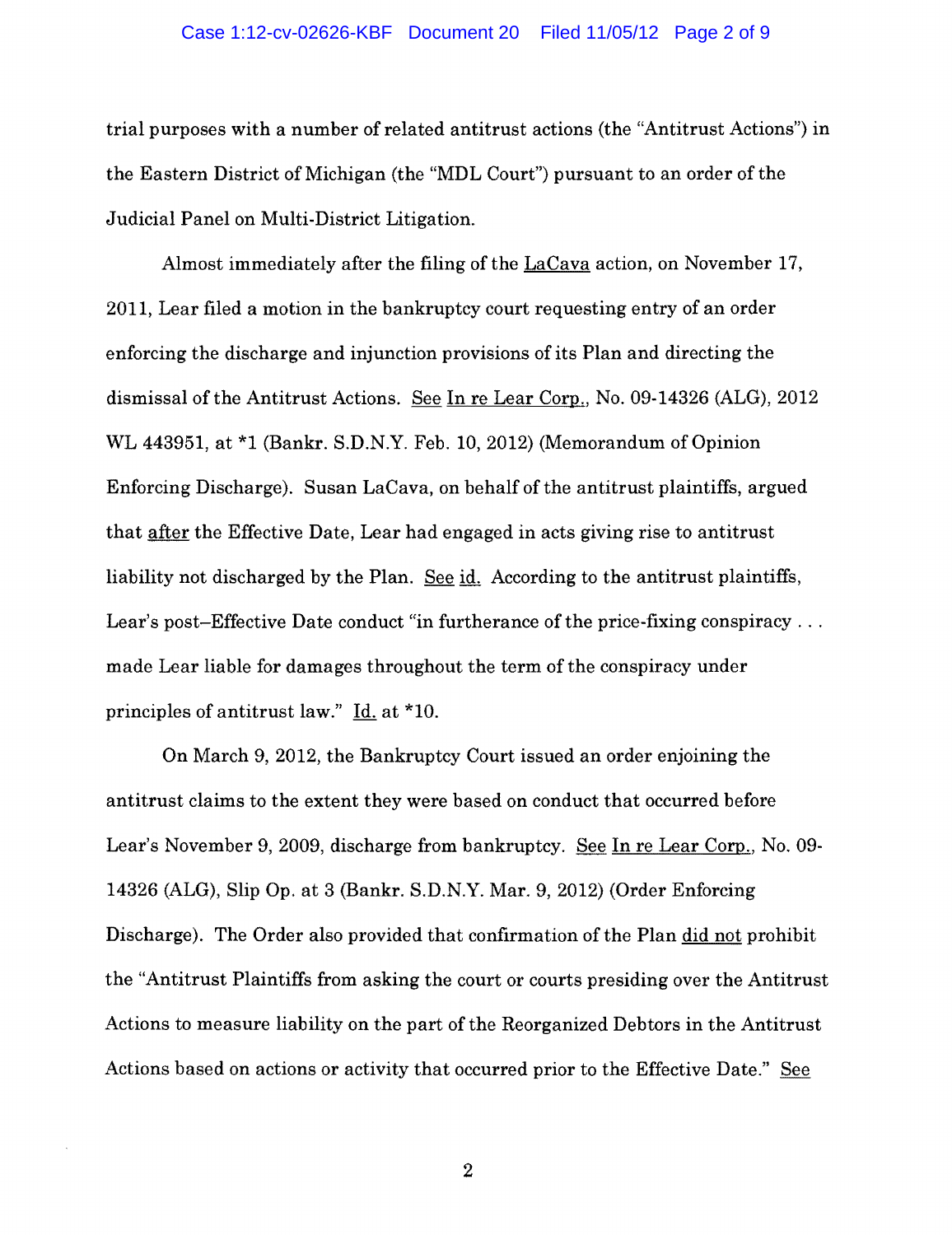id.; see also In re Lear Corp., 2012 WL 443951, at \*1. Lear has appealed that order to this Court. The matter was fully briefed on June 5, 2012, and oral argument was held on October 16, 2012.

## I. STANDARD OF REVIEW

The District Court acts as the first level appellate review for orders from the bankruptcy court. See Fed. R. Bankr. P. 8013. On appeal, the court may "affirm, modify, or reverse a bankruptcy judge's judgment, order, or decree or remand with instructions for further proceedings." Id. District courts review the legal determinations of a bankruptcy court de novo. See, e.g., In re Quebecor World (USA) Inc., No. 11 Civ. 7530 (JMF), 2012 WL 4477247, at \*4 (S.D.N.Y. Sept. 28, 2012). They review a bankruptcy court's decision to permissively abstain for abuse of discretion. See In re Pan Am. World Airways, Inc., 950 F.2d 839, 844 (2d Cir. 1991). A bankruptcy court has abused its discretion if its decision "rest[s] on an error of law" or a "clearly erroneous factual finding," or if it "cannot be located within the range of permissible decisions." In re Aquatic Dev. Grp., 352 F.3d 671, 678 (2d Cir. 2003) (quoting Zervos v. Verizon N.Y., Inc., 252 F.3d 163, 169 (2d Cir.  $2001)$ ).

## II. APPLICABLE BANKRUPTCY LAW

Bankruptcy courts are the courts of first instance for "core proceedings." See 28 U.S.C. § 157. Section 157 presents a non-exhaustive list of core proceedings. Among those identified are "determinations as to the discharge ability of particular debts." Id. § 157(b)(2)(I). Bankruptcy courts may, in the interest of justice, abstain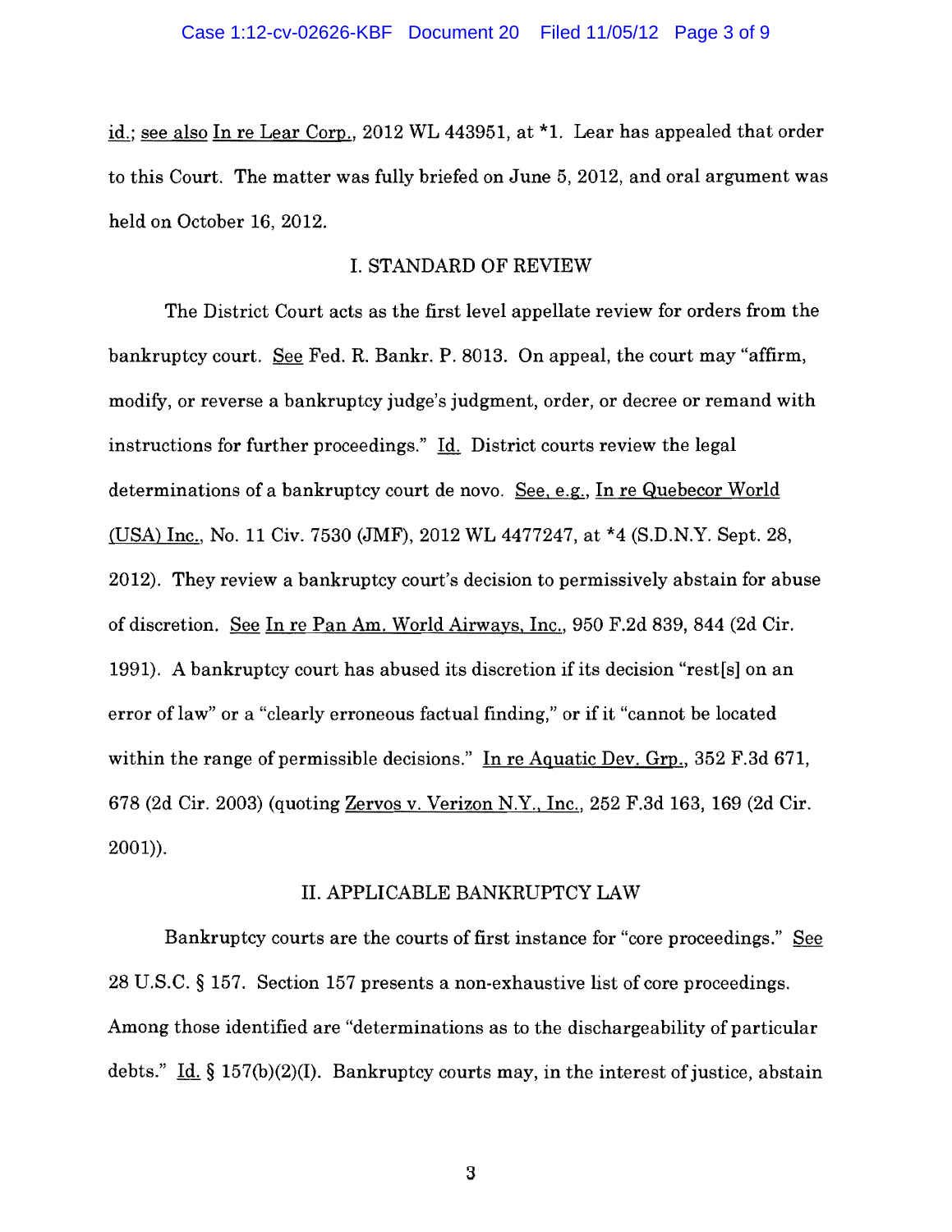### Case 1:12-cv-02626-KBF Document 20 Filed 11/05/12 Page 4 of 9

from making determinations in chapter 11 proceedings. See 28 U.S.C. § 1334(c)(I). However, where the jurisdiction of bankruptcy courts is proper, "abstention is the exception rather than the rule." In re Chi., Milwaukee, St. Paul & Pac. R.R. Co.,  $6$ F.3d 1184, 1189 (7th Cir. 1993); see also New Orleans Pub. Serv., Inc. v. Council of New Orleans, 491 U.s. 350, 358-59 (1989) (discussing limits of abstention for federal courts generally).

Section 1141 of the Bankruptcy Code sets forth the effect of a bankruptcy court's confirmation of a plan of discharge. Pursuant to that section, "the confirmation of a plan ... discharges the debtor from any debt that arose before the date of such confirmation." 11 U.S.C. § 1141. Section 101(12) defines the term "debt" to mean "liability on a claim." Id. § 101(12). "Claim," in turn, is defined as "right to payment, whether or not such right is reduced to judgment, liquidated or unliquidated, fixed, contingent, matured, unmatured, disputed, undisputed, legal, equitable, secured or unsecured." Id. § 101(5).

Accordingly, confirmation of a plan discharges all liability on claims that arose before the date of confirmation.

### III. THE QUESTIONS PRESENTED

The parties have argued this appeal as they argued the motion before the bankruptcy court — without clearly delineating between critical events and periods of time. Whether and when these events occur must be broken apart in order to appropriately determine which questions should be determined by which court. Accordingly, while this Court finds the bankruptcy court's decision to abstain to be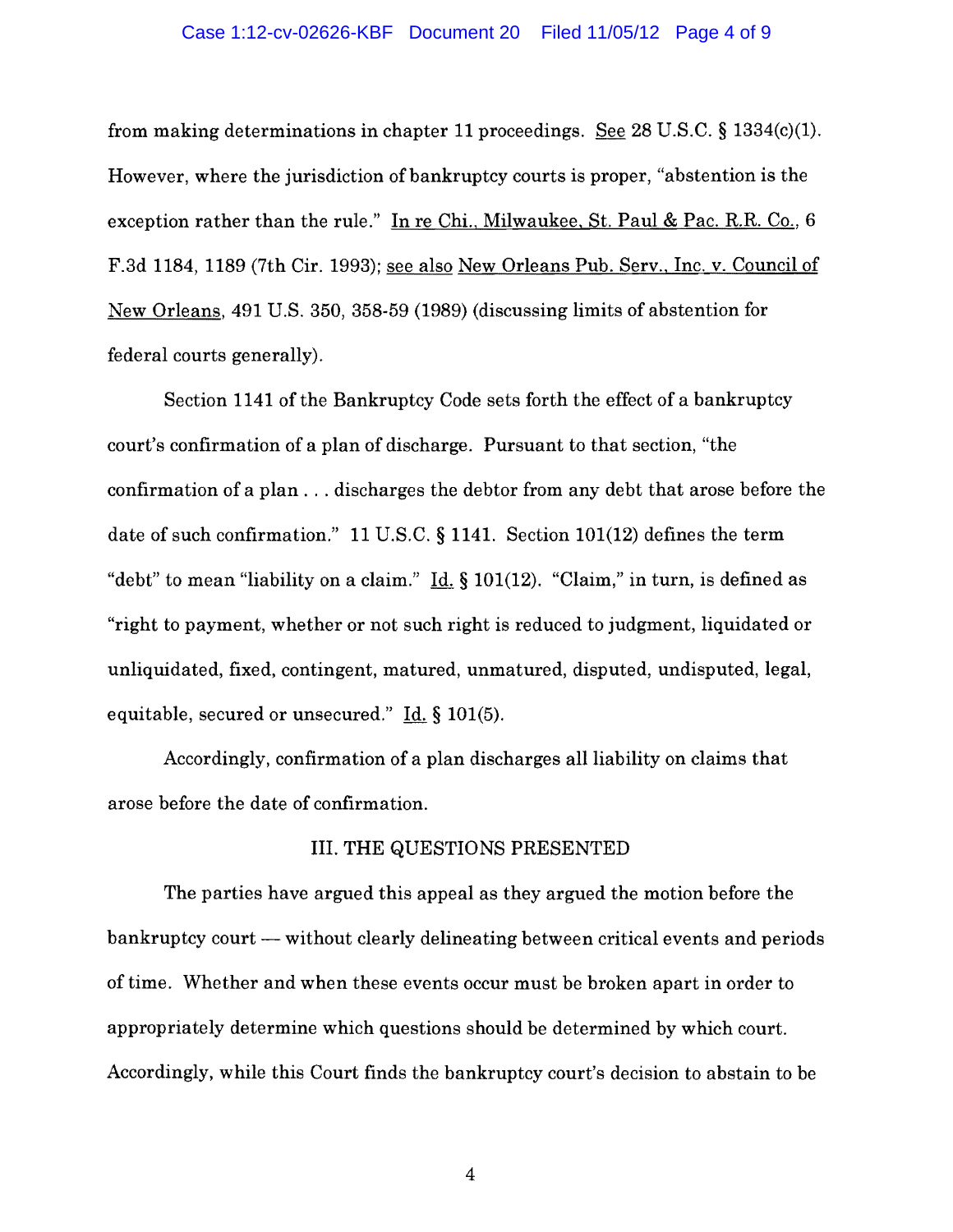# Case 1:12-cv-02626-KBF Document 20 Filed 11/05/12 Page 5 of 9

based on an erroneous application of law and thus, strictly speaking, an "abuse of discretion," the Court acknowledges that the error was largely a result of the presentation of the issues below. The Court therefore remands this matter to the bankruptcy court for resolution of two questions, as set forth below.

Lear's original motion sought dismissal of all of the Antitrust Actions filed against it. That position lumped together various analytically distinct timeframes.

First, there is the pre-Effective Date timeframe. Despite Lear's opening brief on this motion which argues that claims relating to pre-Effective Date conduct cannot stand (see, e.g., Appellants' Br. 8, ECF No. 11), no one is arguing that they do. Both in their briefs and at oral argument on this motion, Appellees stated that they are not arguing for the imposition of liability as a result of any conduct in which Lear may have engaged pre-Effective Date. (See, e.g., Appellees' Br. 10-11, ECF No. 13; Oct. 16, 2012 Hr'g Tr. 10:17-11:12.) The order of the Bankruptcy Court is unambiguous that pre-Effective Date conduct cannot give rise to claims for liability. Such claims have been discharged. See In re Lear Corp., 2012 WL 443951, at \*1, \*11.

However, the more complicated time period  $-$  and the period that forms the subject of this Court's decision to remand — relates to Lear's alleged post-Effective Date conduct, which could potentially subject Lear to liability for acts committed both before and after the Effective Date. In particular, co-conspirators in antitrust actions may be held jointly and severally liable for damages that pre-date their own entry into the conspiracy. See, e.g., Havaco v. Am., Ltd. v. Shell Oil Co., 626 F.2d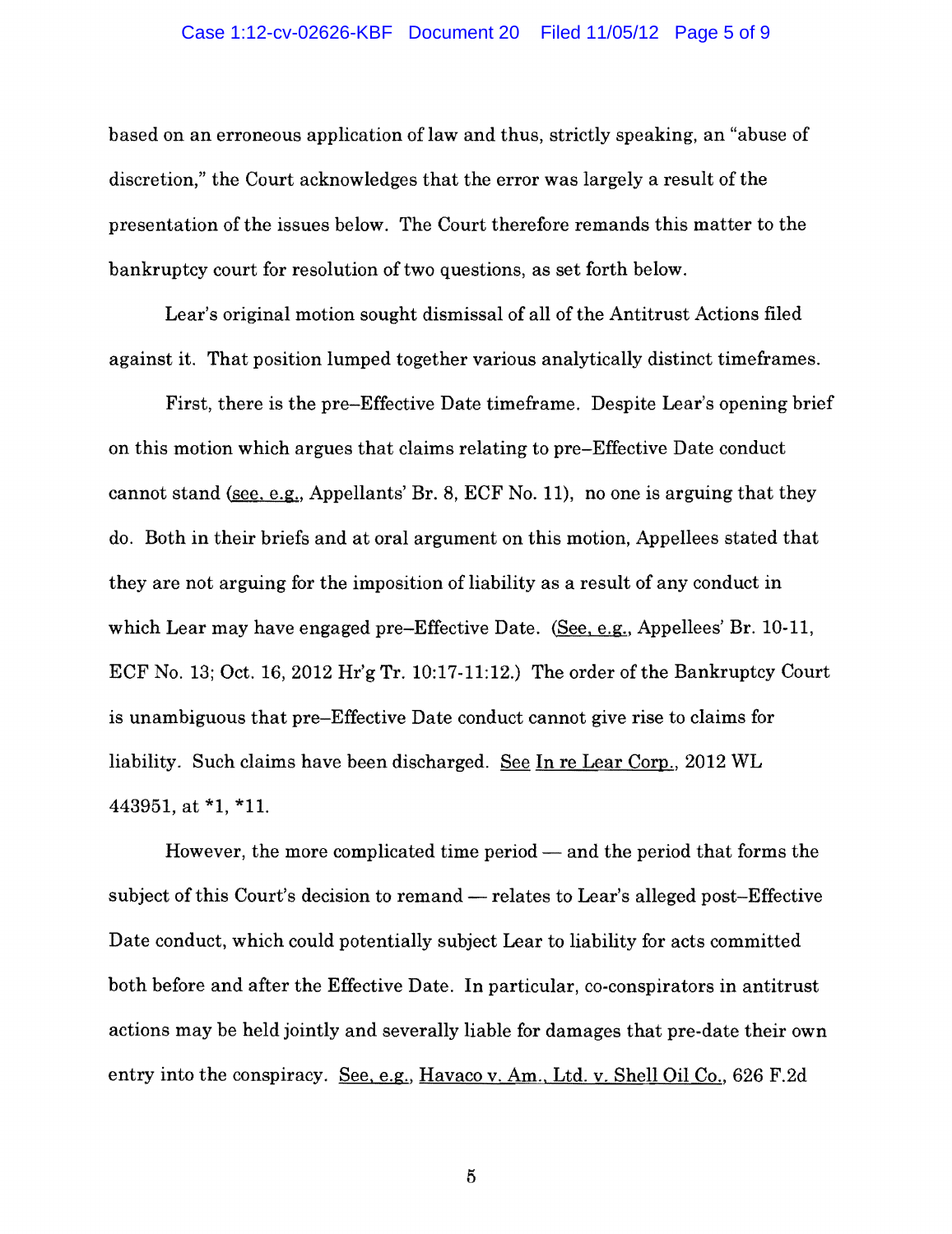549, 554 (7th Cir. 1980); cf. United States v. Castillo, 814 F.2d 351, 355 (7th Cir. 1987).

This potential for joint and several co-conspirator liability requires the Court to break Lear's alleged post-Effective Date conduct into two "buckets": (1) conduct that may result in post-Effective Date damages  $(e.g.,$  damages measured prospectively from the date of the alleged conduct only, and which occur after the Effective Date); and (2) conduct that might, in the absence of a bankruptcy discharge, result in liability for pre-Effective Date damages  $-$  whether it be damages for Lear's own conduct or the conduct of alleged co-conspirators. The first bucket involves questions properly left to the MDL court. This Court does not remand questions relating to that bucket for further determination.

The second bucket, however, is where the complexity lies. That conduct directly raises two questions regarding the scope of the discharge, which the Bankruptcy Court was not clearly asked to answer. Both questions assume that that the following proposition is true, decided, and not at issue: that Lear has a "clean slate" with respect to its own pre-Effective Date conduct; if it engaged in any antitrust violations pre-Effective Date, liability has been discharged. The remaining questions relating to the scope of the discharge are as follows:

Question 1: Ifthe MDL Court finds that Lear engaged in post-Effective Date conduct constituting an antitrust violation, does the bankruptcy discharge preclude the MDL Court from assessing damages against Lear for its own conduct, going back to the beginning of the alleged antitrust conspiracy (nine years before the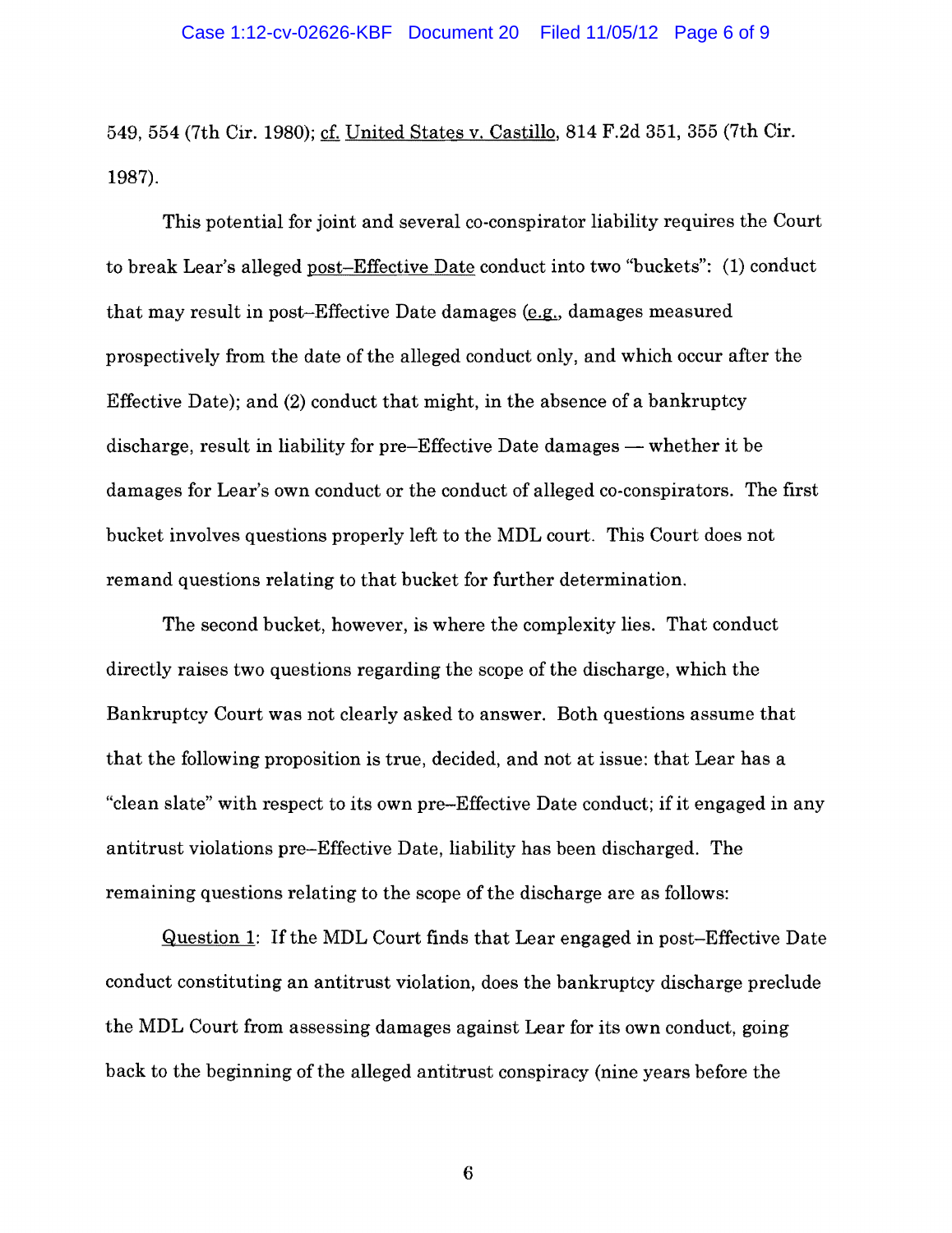### Case 1:12-cv-02626-KBF Document 20 Filed 11/05/12 Page 7 of 9

Effective Date)? Put another way, can Lear's post-Effective Date conduct cause discharged damages to "come alive again" - or are discharged damages discharged forever?

Question 2: If the MDL Court finds that Lear, along with co-conspirators, engaged in post-Effective date conduct constituting an antitrust violation, does the bankruptcy discharge preclude the MDL Court from holding Lear jointly and severally liable for pre-Effective Date damages that relate only to the conduct of its co-conspirators?l

Both questions directly require interpretation of the scope of a bankruptcy discharge. They turn on the interpretation of the Bankruptcy Code and not on antitrust law or state law. They do not require the bankruptcy court to decide whether certain conduct can result in antitrust violations or whether post-Effective Date conduct can result in post-Effective Date damages only. They do not require the bankruptcy court to decide whether antitrust laws require or permit coconspirators to be held jointly and severally liable for damages from before they entered the conspiracy. In short, they are questions that were properly before the bankruptcy court, that the bankruptcy court was best positioned to answer, and for which abstention was not appropriate.<sup>2</sup>

<sup>&</sup>lt;sup>1</sup> The Court notes that there are good policy reasons to suggest an answer to both questions in either direction. Certainly there is great interest providing a "clean slate" to discharged debtors. There is also an interest in imposing a standard measure of liability on the post-discharge conduct of discharged debtors. A steep reduction in liability for recently discharged debtors could result in an unanticipated moral hazard.

<sup>2</sup>Although 28 U.S.C. § 1334 provides little guidance as to when abstention is appropriate, the Seventh and Ninth Circuit Courts of Appeal have offered twelve factors that should inform that decision: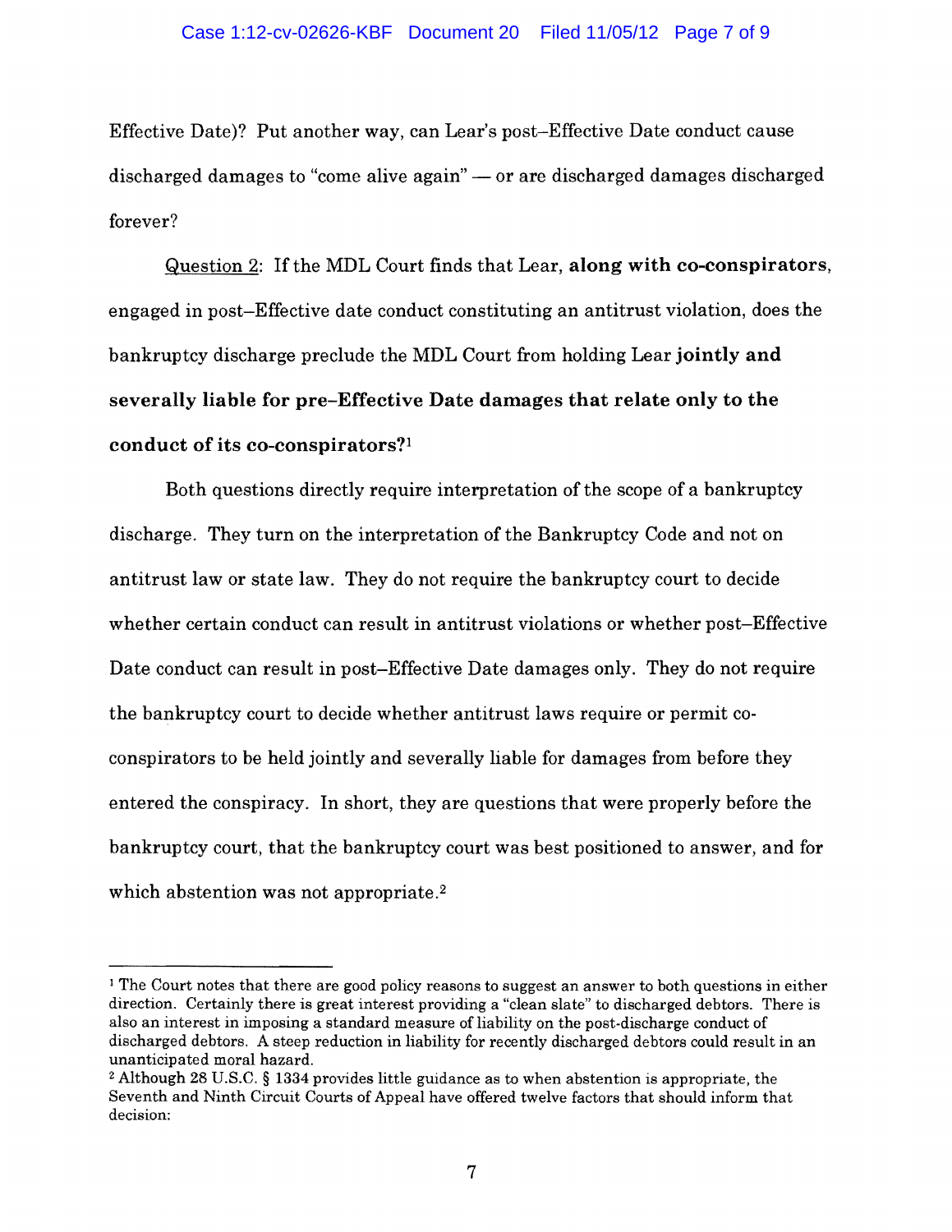## IV. RIPENESS

Lear has filed a motion to dismiss the Antitrust Actions against it. If the Antitrust Actions against Lear are dismissed, the questions above will be moot. However, the MDL Court has not yet ruled on that motion. The questions above are thus ripe for determination, because Lear currently faces exposure to pre-Effective Date damages from active antitrust litigation. Moreover Lear will continue to face exposure to pre-Effective Date damages ifthe MDL Court does not dismiss the Antitrust Actions or ifthe antitrust plaintiffs appeal a dismissal.

Lear's current exposure to pre-Effective Date liability is sufficient to render this matter ripe for adjudication. On the one hand, if Lear cannot be held liable for pre-Effective Date damages, certain claims may be eliminated, and the potential damages for claims that remain could be significantly curtailed. On the other hand, if Lear may be subject to liability for pre-Effective Date periods, that determination could affect the reserves Lear must take out now. It also directly affects the conduct

<sup>(1)</sup> the effect or lack thereof on the efficient administration of the estate if a Court recommends abstention, (2) the extent to which state law issues predominate over bankruptcy issues, (3) the difficulty or unsettled nature of the applicable law, (4) the presence of a related proceeding commenced in state court or other nonbankruptcy court, (5) the jurisdictional basis, if any, other than 28 U.S.C. § 1334, (6) the degree of relatedness or remoteness of the proceeding to the main bankruptcy case, (7) the substance rather than form of an asserted "core" proceeding, (8) the feasibility of severing state law claims from core bankruptcy matters to allow judgments to be entered in state court with enforcement left to the bankruptcy court, (9) the burden of [the bankruptcy court's] docket, (10) the likelihood that the commencement of the proceeding in bankruptcy court involves forum shopping by one of the parties, (11) the existence of a right to a jury trial, and (12) the presence in the proceeding of nondebtor parties.

Chicago. Milwaukee, 6 F.3d at 1189 (quoting In re Eastport Assoc., 935 F.2d 1071, 1075·76 (9th Cir. 1991)). It is unnecessary to analyze these factors one-by-one to see that none provides a sufficient basis for the Bankruptcy Court to abstain from deciding a question as central to its jurisdiction as the effect of the plan it confirmed.